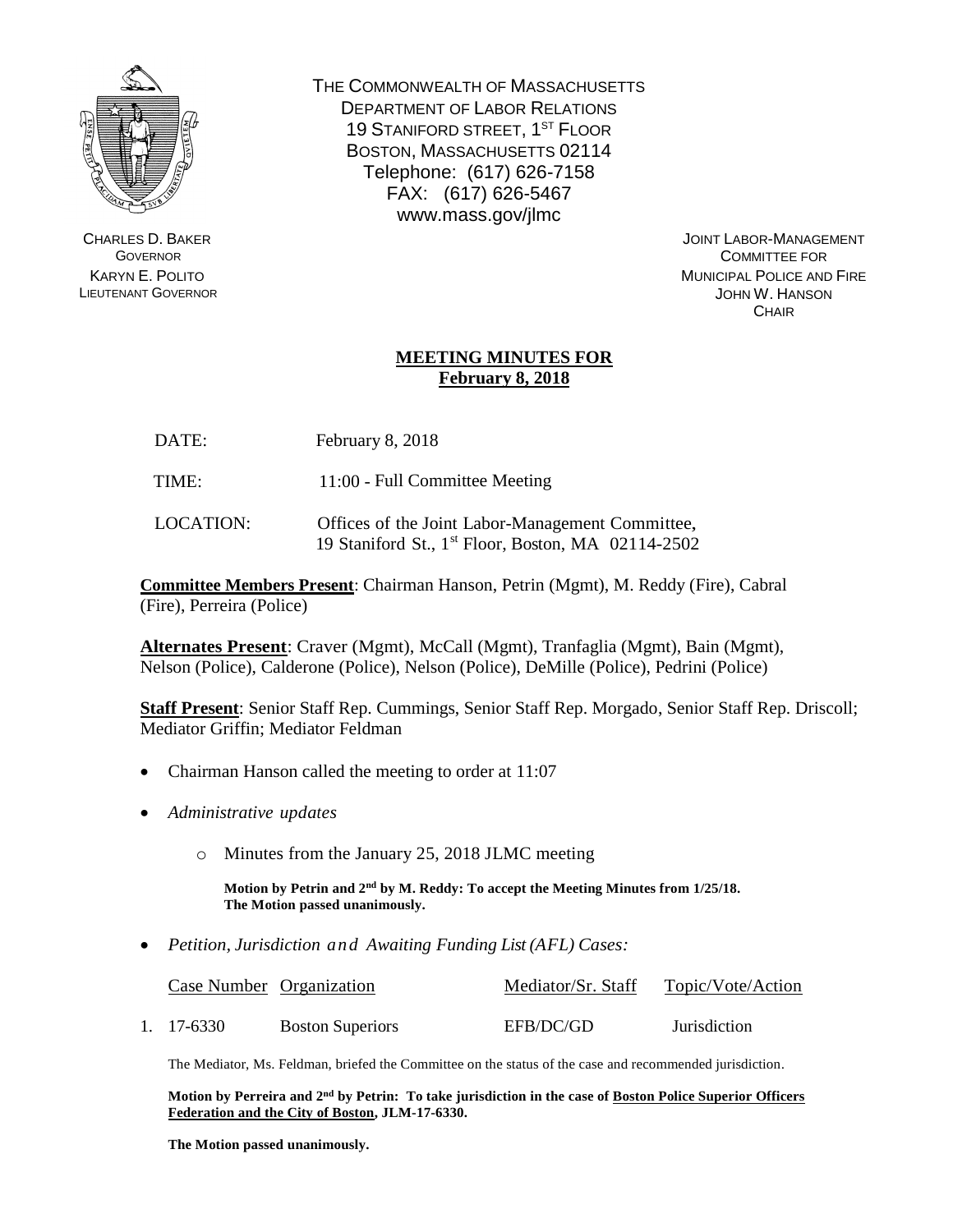**Motion by Perreira and 2nd by Petrin: To assign the following Committee members to the case of Boston Police Superior Officers Federation and the City of Boston, JLM-17-6330: Perreira and Nelson for Police and Mazzarella for Management or substitutes as so designated by the Police and Management Chairs and, if sorequired, approved by the Chair of the Group.** 

**The Motion passed unanimously.**

| 2. 17-5509 | Chelmsford Superiors | HB/DC/GD | Vote to Arbitration |
|------------|----------------------|----------|---------------------|
|            |                      |          |                     |

Mr. Driscoll briefed the Committee on the status of the case.

**Motion by Perreira and 2nd by Petrin: In the Case of Chelmsford Police Superior Officers and the Town of Chelmsford, JLM-17-5509, the Committee finds that there is an apparent exhaustion of the process of collective bargaining which constitutes a potential threat to public welfare and sends this case to mediation/arbitration by a tripartite panel consisting of Alan Andrews and Andrew Flanagan or other Committee members and/or senior staff who may be substituted as necessary by the respective Labor and/or Management Chairs pursuant to the rules, policies and procedures of the Committee, and any other applicable provisions of law, and a neutral selected in accordance with the Committee's rules, policies and procedures, on an issue by issue basis upon the issues identified at hearing by the 3(a) Panel. The Committee further directs that the Parties, the mediator and committee members schedule and appear for a Committee level mediation at some time after the issuance of the award in the Chelmsford Fire case and before the hearing in the mediation/arbitration of this case**.

**The Motion passed unanimously.**

3. 17-5796 Lexington Police GD, DC Funded/Remove

**Motion by Perreira and 2nd by Petrin: Having been reported as settled and funded, the case is removed from the Committee's docket.**

**The Motion passed unanimously.**

4. 17-5956 Cotuit Fire CG, JOEH, GD Funded/Remove

**Motion by M. Reddy and 2nd by Petrin: Having been reported as settled and funded, the case is removed from the Committee's docket.**

**The Motion passed unanimously.**

5. 17-6169 West Springfield Police EFB Funded/Remove

**Motion by Perreira and 2nd by Petrin: Having been reported as settled and funded, the case is removed from the Committee's docket.**

**The Motion passed unanimously.**

6. 17-5862 Lee Police DC,GD Funded/Remove

**Motion by Perreira and 2nd by Petrin: Having been reported as settled and funded, the case is removed from the Committee's docket.**

**The Motion passed unanimously.**

7. 17-5869 Saugus Police DC,GD Funded/Remove

**Motion by Perreira and 2nd by Petrin: Having been reported as settled and funded, the case is removed from the Committee's docket.**

**The Motion passed unanimously.**